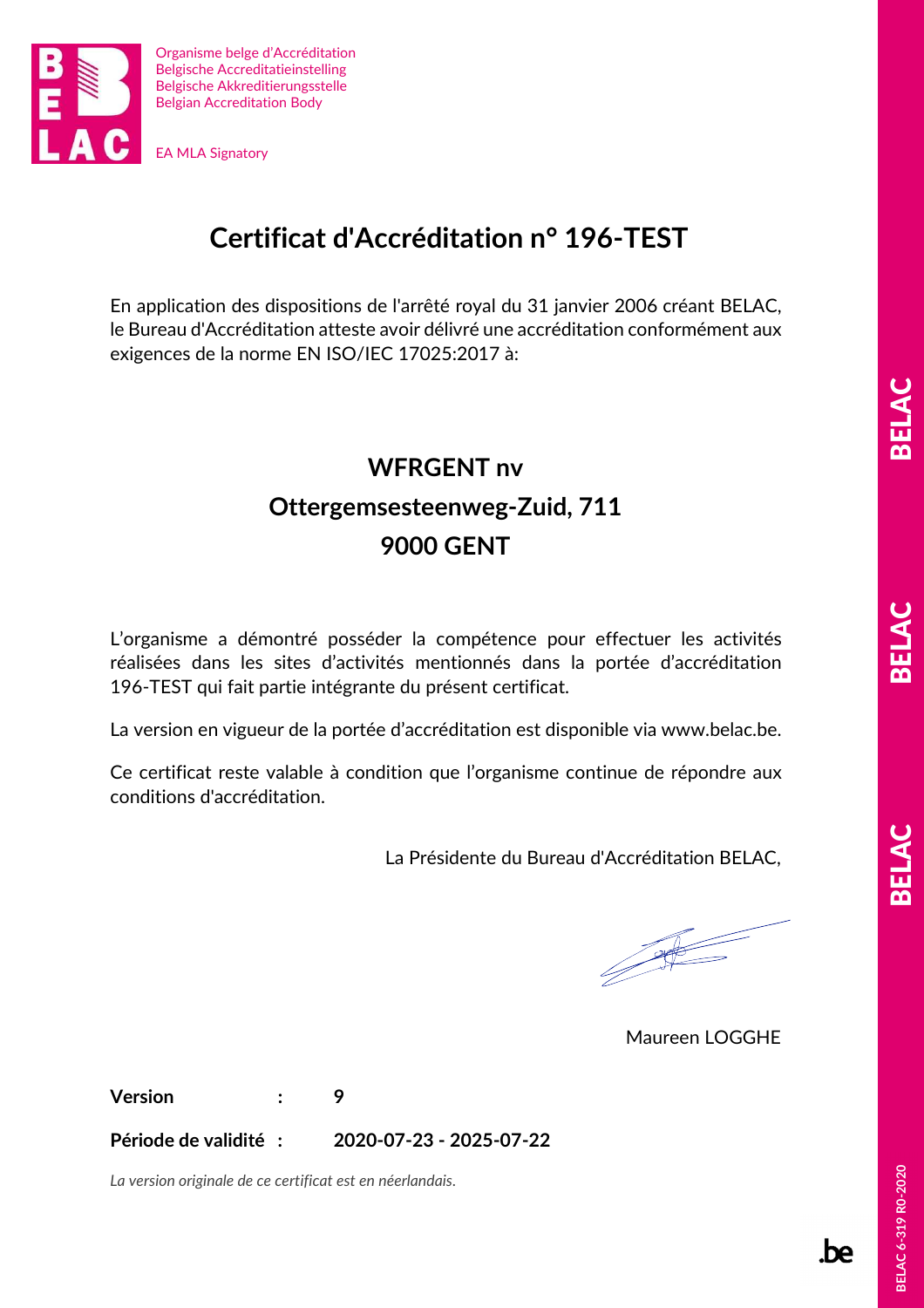

### **Accreditatiecertificaat nr. 196-TEST**

In uitvoering van de beschikkingen van het koninklijk besluit van 31 januari 2006 tot oprichting van BELAC, verklaart het Accreditatiebureau accreditatie conform de eisen van de norm EN ISO/IEC 17025:2017 te hebben verleend aan:

# **WFRGENT nv Ottergemsesteenweg-Zuid, 711 9000 GENT**

De instelling heeft aangetoond bekwaamheid te bezitten voor de activiteiten uitgevoerd in de activiteitencentra zoals gespecificeerd in de accreditatiescope 196-TEST die integraal deel uitmaakt van dit certificaat.

De huidige versie van de accreditatiescope is beschikbaar op www.belac.be.

Dit certificaat blijft geldig onder voorwaarde dat de instelling blijft voldoen aan de accreditatievoorwaarden.

De Voorzitster van het Accreditatiebureau BELAC,

Maureen LOGGHE

**Versie : 9** 

**Geldigheidsduur : 2020-07-23 - 2025-07-22** 

.be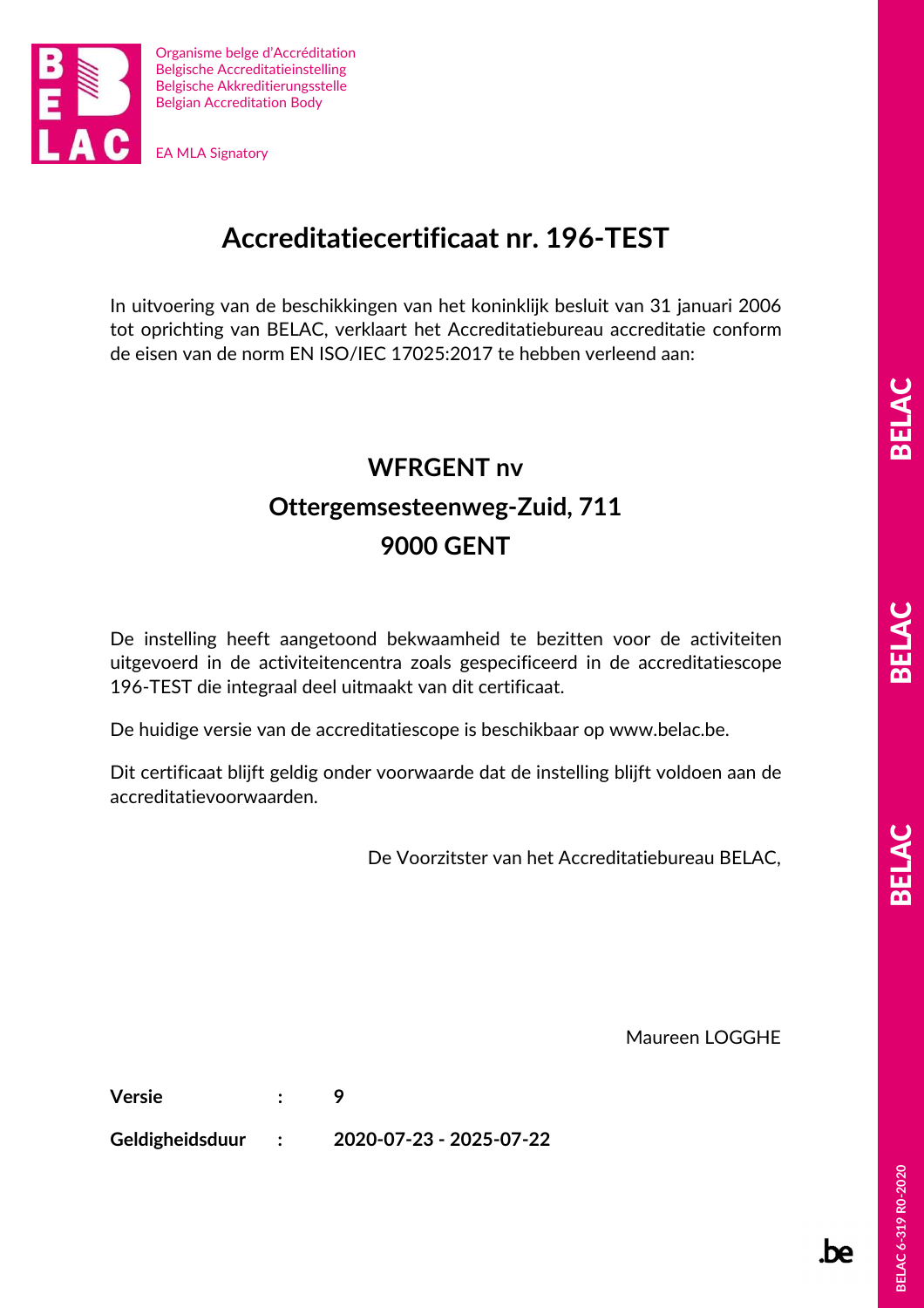

### **Accreditation Certificate No. 196-TEST**

In compliance with the provisions of the Royal Decree of 31 January 2006 setting up BELAC, the Accreditation Board hereby declares to have granted accreditation conform the requirements of the standard EN ISO/IEC 17025:2017 to:

# **WFRGENT nv Ottergemsesteenweg-Zuid, 711 9000 GENT**

The body demonstrated the competence to perform the activities in the activity sites, as described in the scope of accreditation 196-TEST which is an integral part of the present certificate.

The current version of the scope of accreditation is available at www.belac.be.

This certificate remains valid as long as the body continues to meet the accreditation conditions.

The Chair of the Accreditation Board BELAC,

Maureen LOGGHE

**Version : 9** 

**Validity period : 2020-07-23 - 2025-07-22** 

*Original version of this certificate is in Dutch.* 

.be